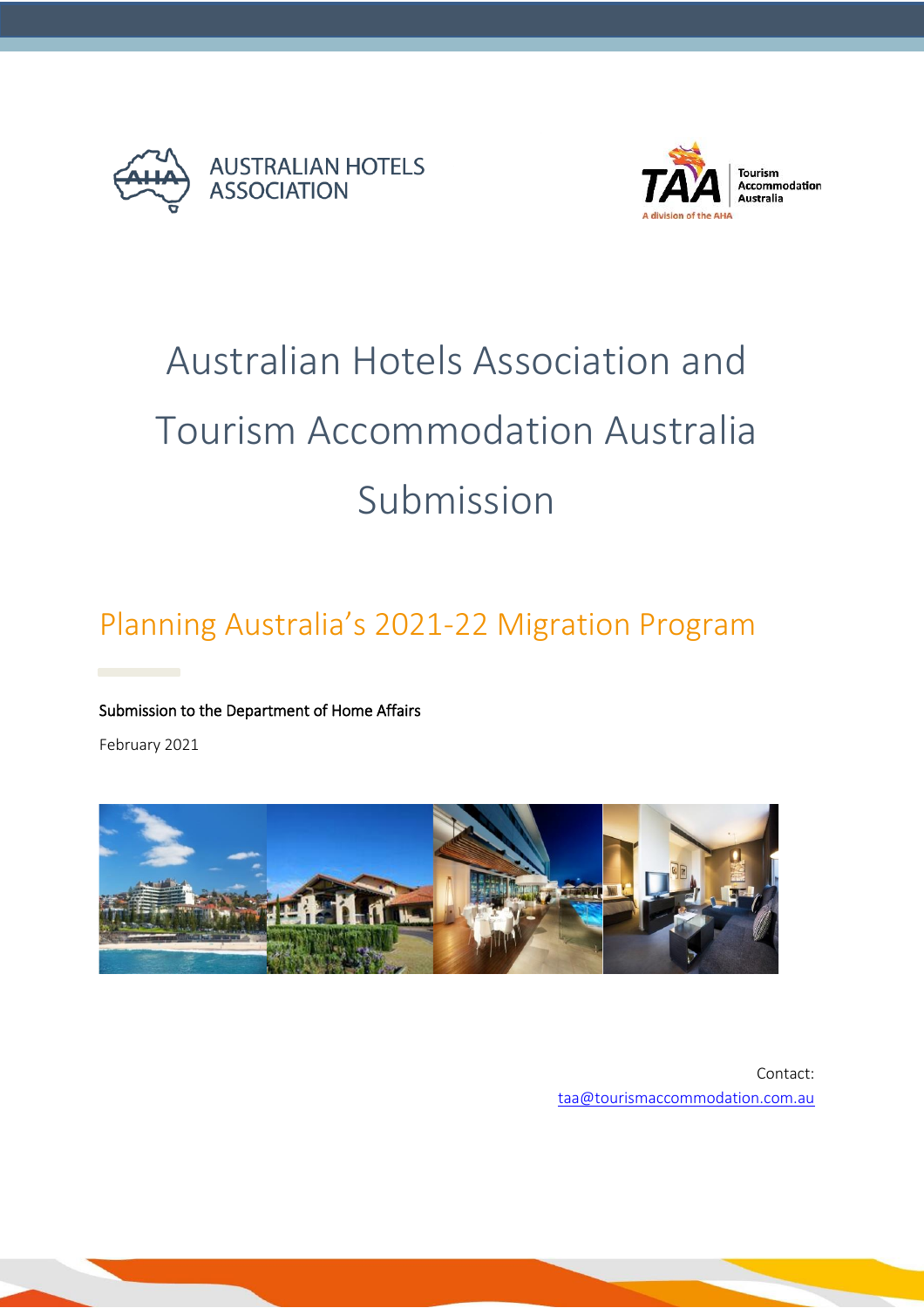



Tourism<br>Accommodation<br>Australia

# Contents

| Australian Hotels Association (AHA) & Tourism Accommodation Australia (TAA)  4 |  |
|--------------------------------------------------------------------------------|--|
|                                                                                |  |
|                                                                                |  |
|                                                                                |  |
|                                                                                |  |
|                                                                                |  |
|                                                                                |  |
|                                                                                |  |
|                                                                                |  |
|                                                                                |  |
|                                                                                |  |
|                                                                                |  |
|                                                                                |  |
|                                                                                |  |
|                                                                                |  |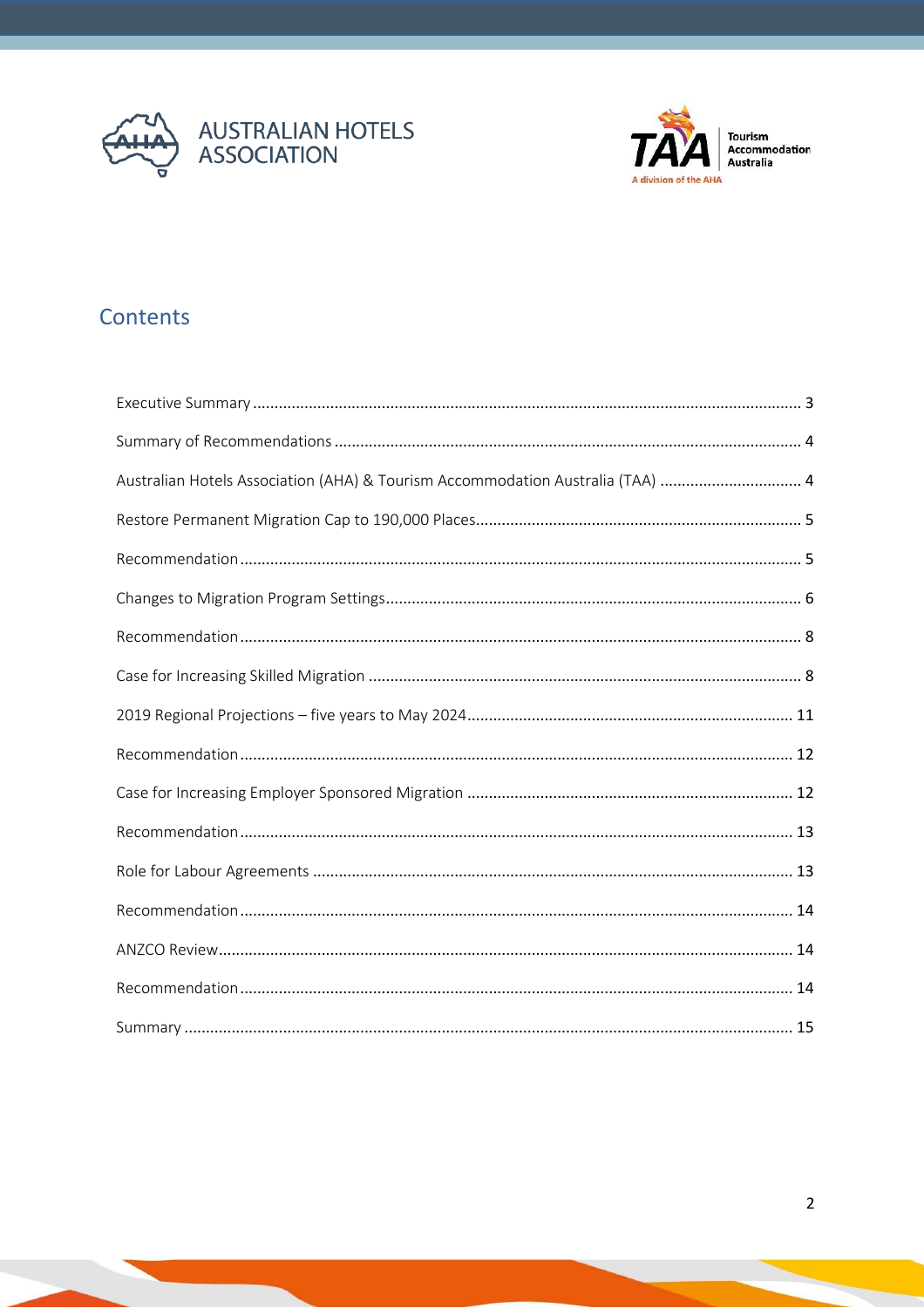



# <span id="page-2-0"></span>EXECUTIVE SUMMARY

The Australian Hotels Association (AHA) and Tourism Accommodation Australia (TAA) welcome the opportunity to make a submission to the Department of Home Affair's consultation process into the Migration Program for 2021-22.

Both organisations have long been involved with migration policy, providing considered and industry based perspective on the business impacts of the migration policy. The AHA & TAA have maintained that the needs of business and the broader community must form the pillars from which Australia's migration program is built.

This submission seeks to outline a case for support in returning permanent migration to the planning cap of 190,000 places in the 2021-22 program year. COVID-19 has reduced Australia's migration to a slither in relation to off-shore applicants and substantially altered the composition of the program in relation to on-shore applicants. This has significant economic and fiscal consequences for Australia.

It is imperative that the Government seizes every available opportunity to increase Australia's permanent migration intake especially in the skilled migration area given, the impact of the COVID-19 pandemic on our demography and population growth due to very low Net Overseas Migration, particularly permanent migration.

Throughout the course of the pandemic, we saw the mass departure of overseas Working Holiday Makers as the JobKeeper Stimulus was not applicable for these workers, rendering them the first to be let go as industry businesses pivoted. There is an opportunity to offer a permanent pathway for those remaining to assist the preliminary rebuilding of both industry and the Australian economy at large. There is no doubt the economic and fiscal benefits arising from increased migration will contribute to Australia's recovery in the post-pandemic environment.

The submission also makes the case that regardless of the size of the cap, the proportion of migrants that are employer sponsored should remain proportionally high and as accessible as possible for both regional and urban Australian businesses. This is especially necessary in the recovery period when businesses will need access to experienced skilled migrants to fill the skills gap in a tough economic environment.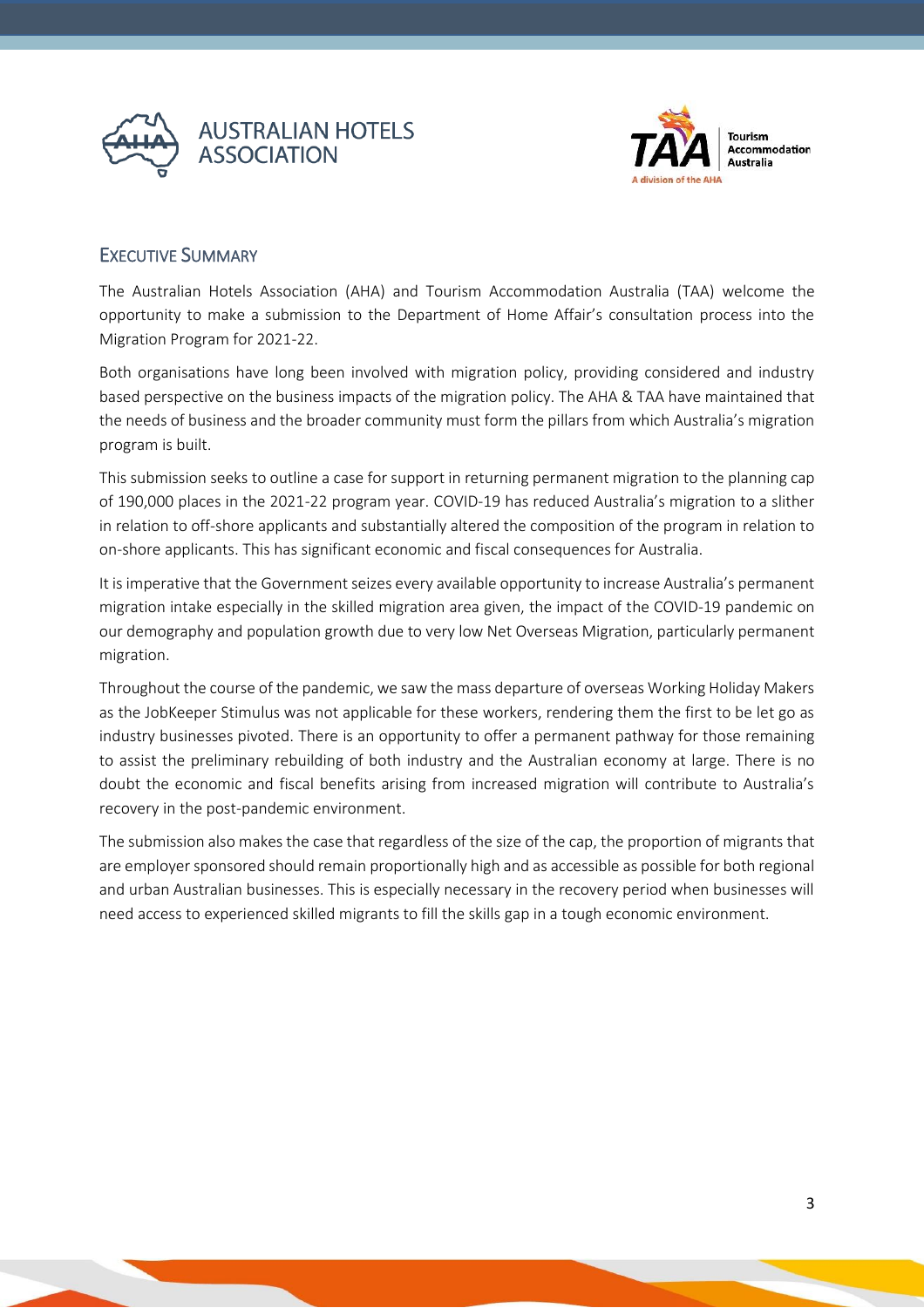



Tourism **Accommodation Australia** 

### SUMMARY OF RECOMMENDATIONS

- o That permanent migration levels be restored for the 2021-22 program year to 190,000 in order to maximise both economic and fiscal benefits as well as to make up for the population impact of net zero migration arising from the COVID crisis.
- o All skilled temporary migrants in country who are with or can find an employer sponsor, be eligible to apply for permanent residency under an employer-sponsored skilled visa irrespective of which skills list their nominated occupation is on, provided their occupation is at skill level 1 to 3.
- o Increase the cap for skilled migration within the permanent migration program.
- o Increasing the proportion of Employer Sponsored Migrants within the Skilled category.
- o A "labour-lite" agreement option for small business
- o An immediate review of the ANZSCO by the Australian Bureau of Statistics.

# <span id="page-3-0"></span>AUSTRALIAN HOTELS ASSOCIATION (AHA) & TOURISM ACCOMMODATION AUSTRALIA (TAA)

Our membership is diverse and represents licensed businesses from small bars, restaurants, taverns, pubstyle hotels through to three, four and five-star international accommodation hotels and resorts located in each state and territory.

Our role is to represent the business and commercial interests of our members through services, advocacy and policies that reflect their best interests. We are committed to ensuring the recovery, future development and growth of the sector within Australia's tourism industry.

The AHA and TAA recognises the importance of working with government departments and stakeholders and we have a demonstrated history of achievement in working with national, state and local government agencies, law enforcement agencies, educators, universities, and other organisations.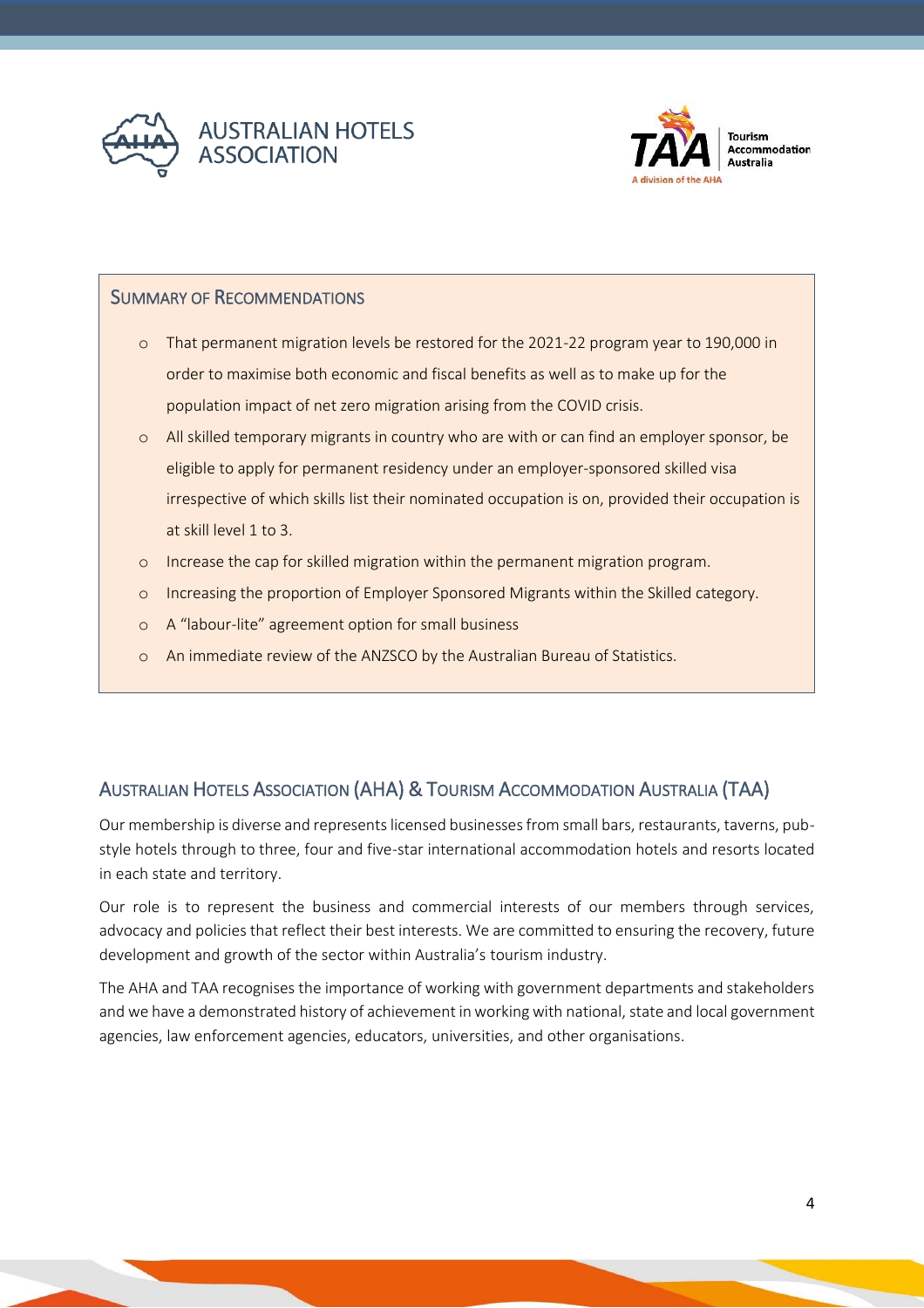



# <span id="page-4-0"></span>RESTORE PERMANENT MIGRATION CAP TO 190,000 PLACES

Migration is not only a substantial contributor to our economic prosperity but is the lifeblood of Australia's heritage and culture. The Australian Bureau of Statistics (ABS) describes us well: "We have more than 300 different ancestries and 28 percent of our resident's population is born overseas – that's nearly 7 million people. We're a nation of nations – we speak more than 300 languages."1 Australia is a nation that is built on migration, as is our workforce and our economy.

Treasury's statement on migration in 2018, 'Shaping a Nation', rightly highlights the economic and fiscal benefits of a strong permanent migration program. The decision taken to reduce the migration intake by 30,000 to 160,000 sent a negative signal about the benefits of migration. Given the impact on population stalling arising from the pandemic, the negative impact of this decision was exacerbated.

The AHA & TAA view both the temporary and permanent skilled migration programs as highly valuable components of workforce planning and development for industry. Skilled migration is a vital tool that assists individual businesses who experience skill shortages as well as fill skills gaps in the economy. It provides access to skilled workers not available to the employer when they need to expand or replace a departing worker. Without this option, hotels and the industry at large are negatively affected, and this costs our economy as well as reduces job opportunities for Australians.

Between 2020-21 and 2022-23, the planning level for the permanent migration program has been set at 160,000 places and from 2023-24 it is 190,000 places. However, the AHA & TAA recommends the planned permanent migration intake for 2021-22 should be restored to 190,000 places. The AHA and TAA recommends that caps for future years be set according to the evidence of maximum benefit, including an assessment of economic, fiscal and demographic outcomes. The cap of 190,000, is an appropriate level to maximise benefits and still control migration levels.

#### **RECOMMENDATION**

o That permanent migration levels be restored for the 2021-22 program year to 190,000 in order to maximise both economic and fiscal benefits as well as to make up for the population impact of net zero migration arising from the COVID crisis.

<sup>&</sup>lt;sup>1</sup> The Australian Bureau of Statistics, [Interesting Facts about Australia's 25,000,000 population](https://www.abs.gov.au/websitedbs/D3310114.nsf/home/Interesting+Facts+about+Australia%E2%80%99s+population)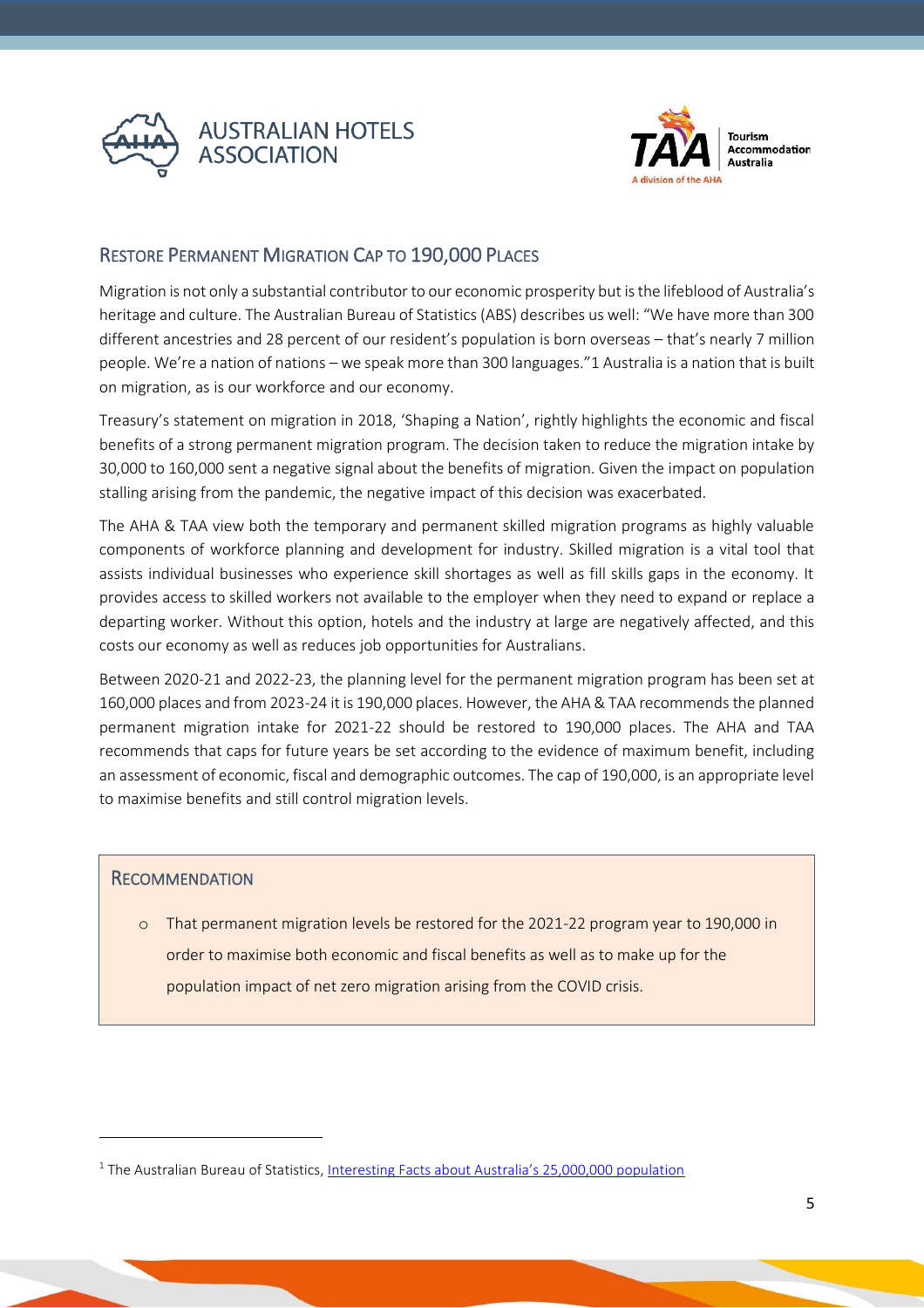



# <span id="page-5-0"></span>CHANGES TO MIGRATION PROGRAM SETTINGS

In the current pandemic environment with it is highly likely that there will be a significant gap between the recommended 190,000 cap and the actual intake. The disruption to supporting services such as English Language testing, biometrics and health and character checking were amongst some of the cited impacts of COVID-19 in the 2019-20 Migration Program report2 that foresaw the lower than expected intake during 2019-2020. Overall Migration Program lodgements dropped by 12.3 per cent from 198,710 in 2018–19 to 174,170 in 2019–20. As a result, the actual permanent migration intake in 2019- 20 was only 140,366 – 20,000 less than the cap.

In this financial year, it is highly unlikely that the cap of 160,000 will be achieved even with the current significant ramp up of partner visa processing. The skew towards partner visas, while understandable given that these applicants are on-shore, will change the economic outcomes for migration in this financial year.

Meanwhile, our members advise that skill shortages are becoming a significant barrier to recovery and growth, especially in regional areas. By way of example, TAA surveyed members across NSW in late 2020, the results of which can be viewed in Figure 1.

This survey reveals that of the 358 members involved, there is an accumulated shortage of 3247 staff, an average of 9 per property with Bar, Chefs and Management personnel the most sought after.

In this context, we recommend that more is done to adjust the migration policy settings to adapt to these unique circumstances in order to meet the skills needs in our industry.

Leveraging temporary skilled migrants who are already in country with a job, will help fill some of the gap created in the permanent migration program due to the pandemic. Changes made to skilled migration program in April 2017 resulted in the removal of pathways to permanency for over two-thirds of skilled occupations.

Temporary migrants on the subclass 482 Temporary Skill Shortage (TSS) visa under the short-term stream do not have a pathway to permanency while those on the medium-term stream have an option to extend their visa for another 2 years after the initial 2 years, thereby opening up a pathway to permanency. The main difference is the list that their sponsored occupation sits under – the Short-Term Skilled Occupation list (STSOL), the Medium and Long-term Strategic Skills list (MLTSSL) and the Regional Occupation List (ROL).

<sup>2</sup> Department of Home Affairs, 2019-20 Migration Program Report: Program year to 30 June 2020, [<https://www.homeaffairs.gov.au/research-and-stats/files/report-migration-program-2019-20.pdf>](https://www.homeaffairs.gov.au/research-and-stats/files/report-migration-program-2019-20.pdf).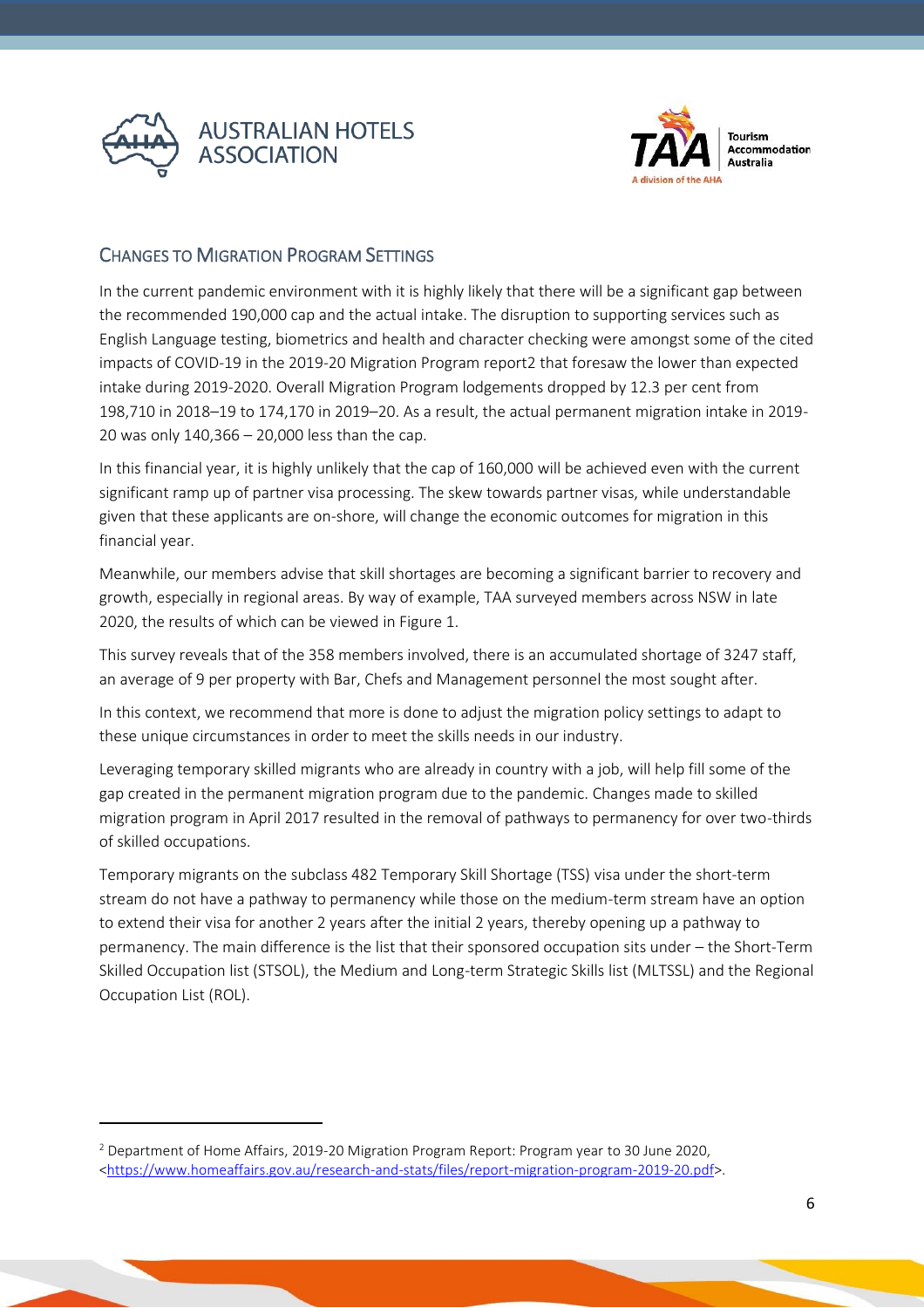



Tourism<br>Accommodation<br>Australia

| <b>TAA NSW MEMBER SURVEY RESULTS</b>                                                     |                  |                  |               |              |  |  |  |
|------------------------------------------------------------------------------------------|------------------|------------------|---------------|--------------|--|--|--|
| <b>TOTAL COUNT-358 RESPONSES</b>                                                         |                  |                  |               |              |  |  |  |
| <b>ROLE</b>                                                                              | <b>FULL TIME</b> | <b>PART TIME</b> | <b>CASUAL</b> | <b>TOTAL</b> |  |  |  |
| <b>Bar and Floor Staff</b>                                                               | 159              | 189              | 1358          | 1706         |  |  |  |
| Chefs                                                                                    | 293              | 39               | 209           | 541          |  |  |  |
| Cooks                                                                                    | 58               | 36               | 145           | 239          |  |  |  |
| Management / Supervisory                                                                 | 232              | 10               | 57            | 299          |  |  |  |
| Front of House                                                                           | 49               | 17               | 168           | 234          |  |  |  |
| Cleaners                                                                                 | 26               | $\overline{7}$   | 132           | 165          |  |  |  |
| Other                                                                                    | 14               | 3                | 46            | 63           |  |  |  |
| <b>Total</b>                                                                             | 831              | 301              | 2115          | 3247         |  |  |  |
| PERCENTAGE OF HOTELS LOOKING FOR STAFF, BY CATEGORY AND EMPLOYMENT TYPE                  |                  |                  |               |              |  |  |  |
| <b>ROLE</b>                                                                              | <b>FULL TIME</b> | <b>PART TIME</b> | <b>CASUAL</b> | ANY          |  |  |  |
| <b>Bar and Floor Staff</b>                                                               | 21.2%            | 13.4%            | 76.6%         | 86.6%        |  |  |  |
| <b>Chefs</b>                                                                             | 37.0%            | 5.6%             | 30.1%         | 55.9%        |  |  |  |
| Cooks                                                                                    | 11.1%            | 6.7%             | 23.7%         | 37.2%        |  |  |  |
| Management / Supervisory                                                                 | 32.9%            | 1.9%             | 12.5%         | 43.9%        |  |  |  |
| <b>Front of House</b>                                                                    | 6.7%             | 3.1%             | 15.6%         | 21.5%        |  |  |  |
| <b>Cleaners</b>                                                                          | 4.5%             | 1.4%             | 17.3%         | 21.2%        |  |  |  |
| Other                                                                                    | 2.8%             | 0.3%             | 8.1%          | 9.2%         |  |  |  |
| AVERAGE NUMBER OF VACANCIES AT HOTELS LOOKING FOR STAFF, BY CATEGORY AND EMPLOYMENT TYPE |                  |                  |               |              |  |  |  |
| <b>ROLE</b>                                                                              | <b>FULL TIME</b> | <b>PART TIME</b> | <b>CASUAL</b> |              |  |  |  |
| <b>Bar and Floor Staff</b>                                                               | 2.1              | 3.9              | 4.9           |              |  |  |  |
| Chefs                                                                                    | 2.2              | 2.0              | 1.9           |              |  |  |  |
| Cooks                                                                                    | $1.5\,$          | 1.5              | 1.7           |              |  |  |  |
| <b>Management / Supervisory</b>                                                          | 2.0              | 1.4              | 1.3           |              |  |  |  |
| <b>Front of House</b>                                                                    | 2.0              | 1.5              | 3.0           |              |  |  |  |
| <b>Cleaners</b>                                                                          | 1.6              | 1.4              | 2.1           |              |  |  |  |
| Other                                                                                    | $1.4\,$          | 3.0              | $1.6\,$       |              |  |  |  |

*Figure 1: TAA NSW Member Survey Results*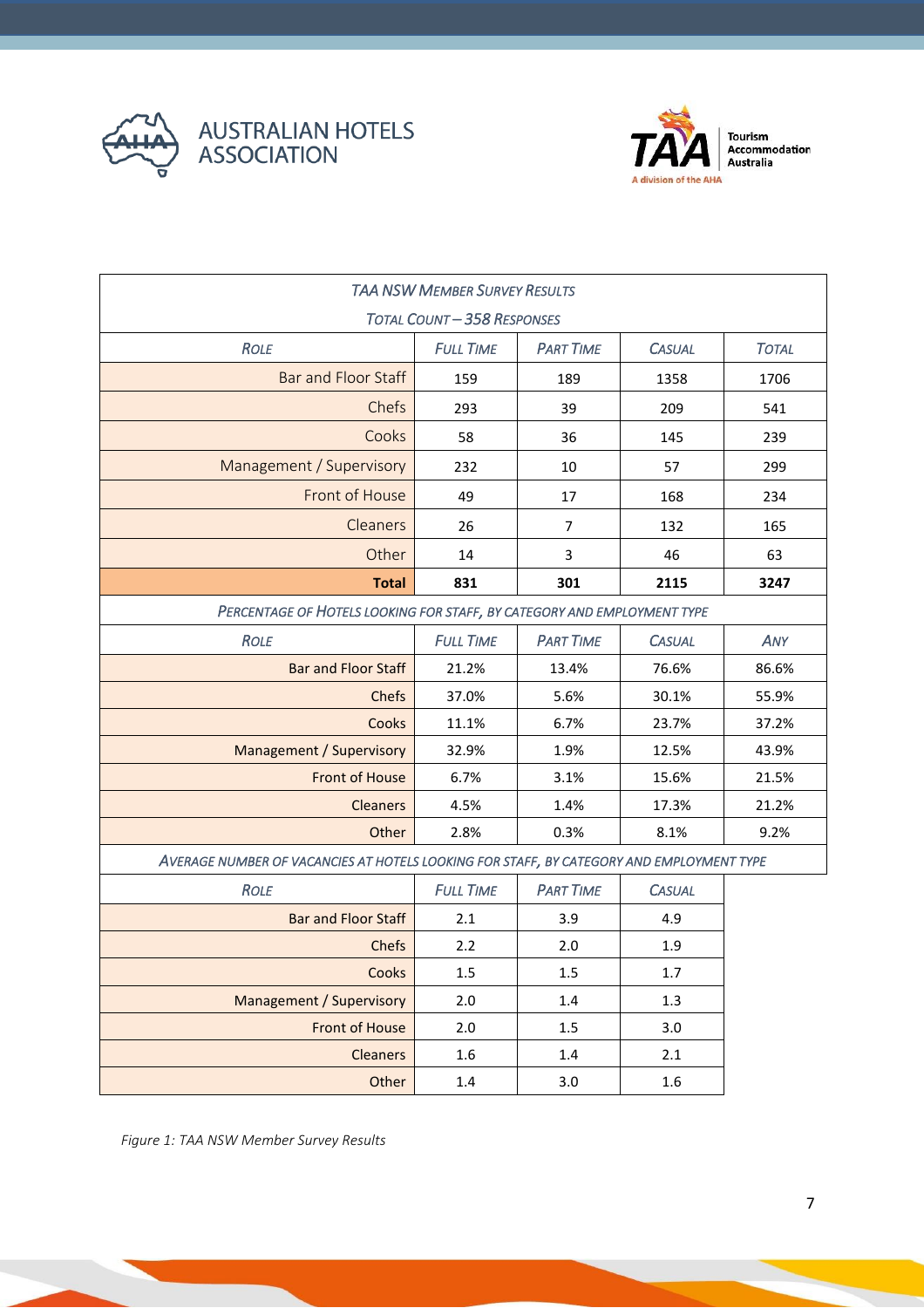



The AHA & TAA recommends that all temporary migrants in country who are with or can find an employer sponsor, be eligible to apply for permanent residency under an employer-sponsored skilled visa provided their occupation is at skill level 1 to 3.

As at 31 December 2020 there were 110,338 skilled temporary residents in country, out of which 83,925 were on the 482 TSS visa. Out of this number, a proportion will already have a pathway to permanency, but many will not.

Another source of permanent skilled migrants are graduate visa holders and working holiday makers who are in country. Many of these temporary migrants may have skills in occupations that are not on the MLTSSL and are therefore not currently eligible for permanent residence. But they may have skills in demand by employers who may be prepared to sponsor them to become permanent residents.

The rationale behind this recommendation:

- Since the temporary skilled migrants are already in country, there is no need to navigate international travel and quarantine requirements.
- Since many of these migrants already hold sponsored jobs, it will provide employers the option to permanently sponsor these migrants without causing any business disruptions.
- Fill the permanent migration gap created by the COVID-19 pandemic travel restrictions in the 2021-22 and 2022-23 program years.

# **RECOMMENDATION**

o All skilled temporary migrants in country who are with or can find an employer sponsor, be eligible to apply for permanent residency under an employer-sponsored skilled visa irrespective of which skills list their nominated occupation is on, provided their occupation is at skill level 1 to 3.

# <span id="page-7-0"></span>CASE FOR INCREASING SKILLED MIGRATION

Each year the number of permanent skilled migrants (95,843) is only a very small percentage of the labour force. In 2020, this represented 0.74% of the total labour force. Whilst it is highly unlikely that there was any negative impact on jobs across the economy, Skilled Migrants make an enormous positive contribution to the organisations where their skills are desperately needed. These skilled migrants also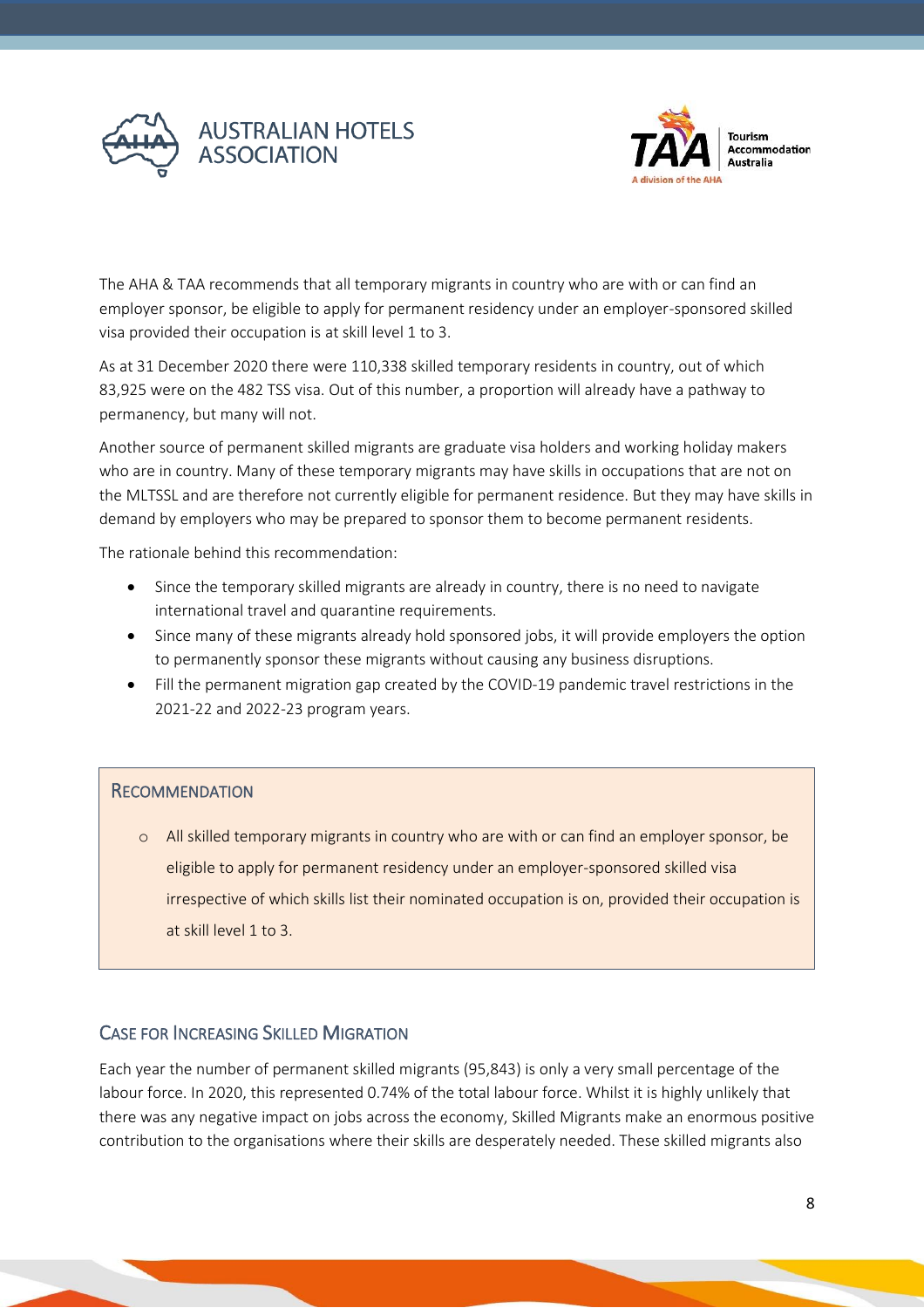



provide opportunities to further enhance and develop the skills of Australians working in that business, strengthening both the quality and skills of our local workforce.



*Figure 2: Proportion of Skilled Migrants to Australian Workforce*

Key reasons to support the increased levels of Permanent Skilled Migration include:

Australian Residents unable to fill Labour Shortage: As reported in TAA NSW's 2019 Labour Benchmarking Study, the industries pre COVID-19 environment forecasted that 0.43 employees are required per accommodation room. The Tourism Investment Monitor revealed that there are 53,227 rooms in the pipeline (recorded as at 2018) from 305 projects. This projected a need for at least 22,887 additional workers  $(0.43 \times 53,227 = 22,887)$ . As recorded in 2017, there were 88,800 directly employed accommodation workers. Hence, 22,887 additional workers represented a 26% increase of the workforce in the coming years.

By 2020, the broader tourism sector was predicted to witness a shortfall of 150,000 workers. By May 2024 Accommodation and Food Services employment was projected to increase by 91,400 (or 10.0 per cent), supported by strength in both domestic and international tourism as a result of the lower Australian dollar and an expanding middle class in Asia. The Cafés, Restaurants and Takeaway Food Services sector is projected to make the largest contribution (of 77,400 jobs) to employment growth of any industry sector.

The accommodation sector relies on workers from overseas, both skilled and unskilled, for a range of different roles. International workers are both important in filling vacancies unable to be filled by the local labour supply and in facilitating the global exchange of skills through intra-corporate transfers (ICTs).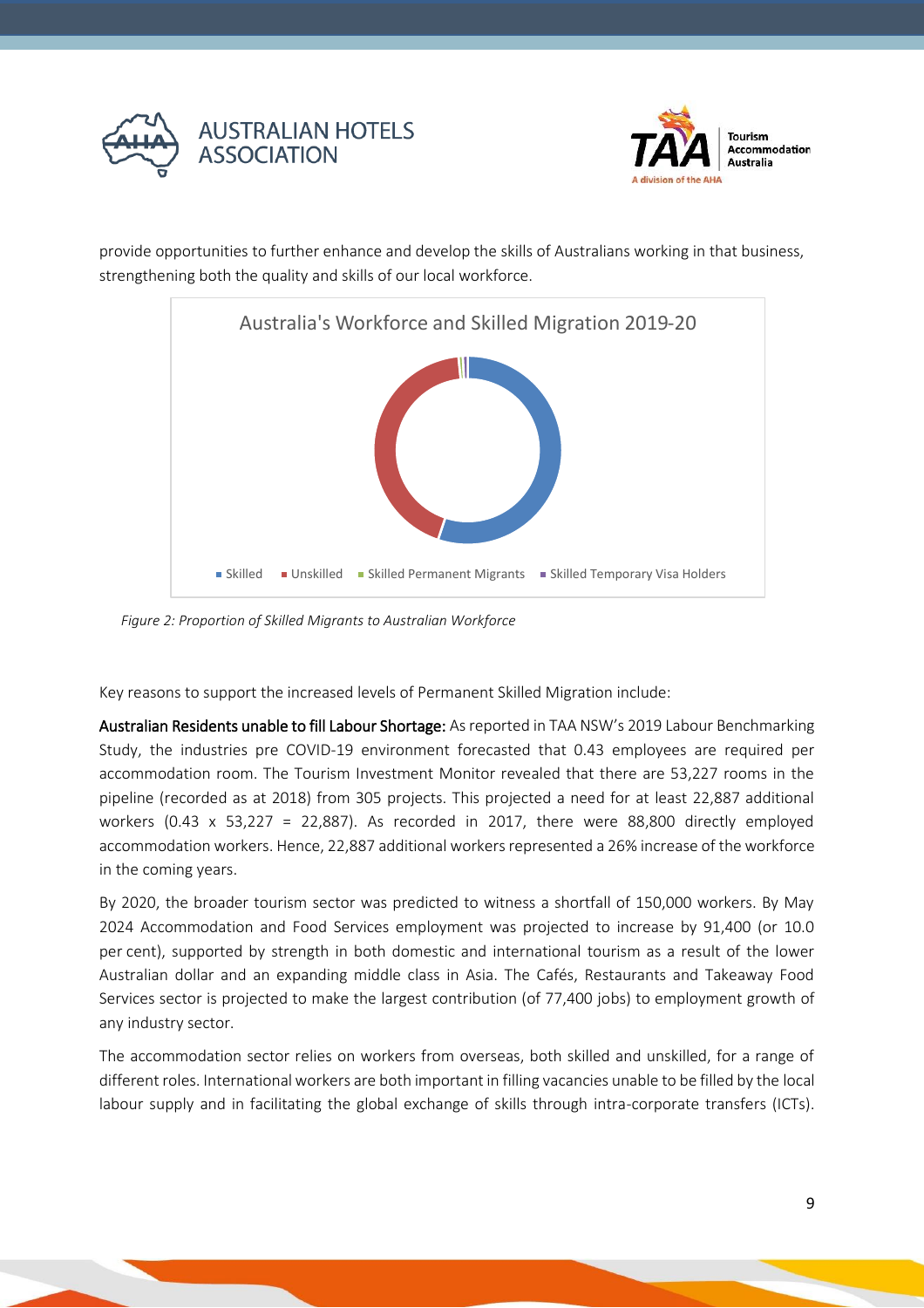



Hotels have reported that visa restrictions are among the most common reasons they have lost key operational staff. <sup>3</sup>

Employing Australian workers is always the first priority of accommodation businesses because it is the most efficient and lowest cost way of sourcing skilled and unskilled labour. However, our research shows that the following combine to create substantial labour market gaps across the accommodation sector:

- Limited applicants with sufficient skills, education, and experience;4
- Competition from other sectors;<sup>5</sup>
- Growth in supply;
- Seasonality of demand in regional areas; and
- A lack of interest in careers in hospitality and tourism.<sup>6</sup>

The projected increases included a need for:

- 8,900 Accommodation and Hospitality Managers (increase of 7.7%)
- 800 Hotel or Motel Managers (increase of 3.1%)
- 7,600 Café and Restaurant Managers (increase of 10.9%)
- 600 Hotel Service Managers (increase of 6.4%)
- 16,300 Chefs (increase of 16.1%)
- 3,800 Cooks (increase of 10%)
- 2,000 Bakers and Pastrycooks (increase of 6.4%)

As can be viewed in the table below extracted from the TAA NSW 2019 report, Accommodation and Food Services is set to experience the fourth highest growth in Regional Australia. Whilst these figures may no longer be accurate in the COVID-19 world we now live in, it is clear to see that the rebuilding of the hotel industry will be labour intensive, especially in areas that local Australian workers are not interested in pursuing.

It is very clear to both TAA and the AHA that COVID-19 has had devastatingly negative impacts on labour market activity in Australia. We anticipate months, if not years of uncertain economic and employment conditions. Whilst the employment projections of 2019 do not reflect the impact of COVID-19 and it is difficult to reflect the current and predict future labour market conditions, it is hoped that industry will be able to return to its previous level of growth and demand for labour.<sup>7</sup>

<sup>3</sup> Ibid, p. iv*.*

<sup>4</sup> Ibid, p. 27*.*

<sup>5</sup> Ibid*.*

 $6$  Colmar Brunton, Australian Trade Commission. Tourism and Hospitality Careers, 8 March 2016.

<sup>7</sup> (TAA, 2020)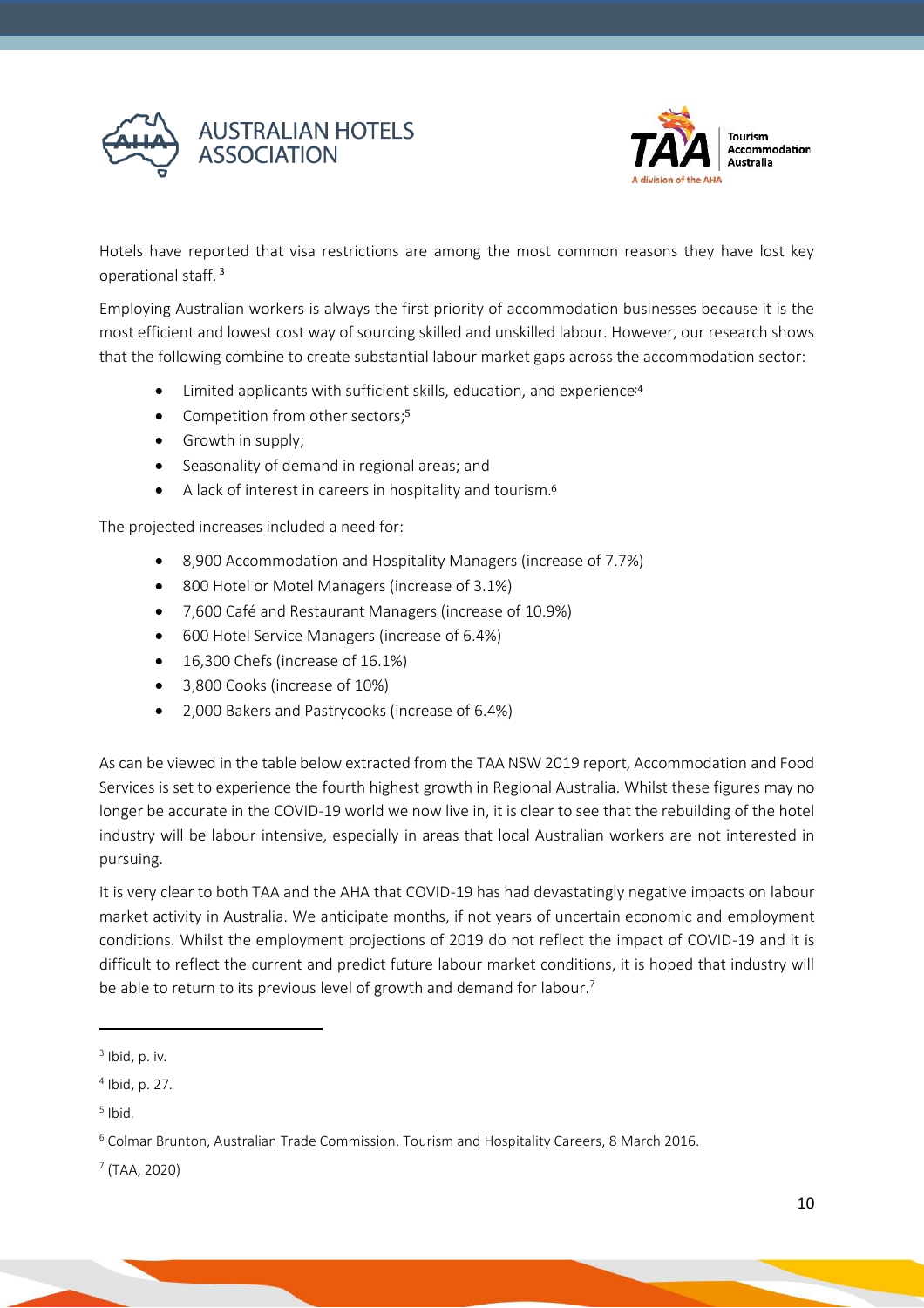



<span id="page-10-0"></span>

| <b>REGION</b>                                   | <b>CAPITAL CITY</b><br><b>AUSTRALIA</b> | <b>REGIONAL AUSTRALIA</b> | <b>AUSTRALIA</b> |
|-------------------------------------------------|-----------------------------------------|---------------------------|------------------|
| <b>Health Care and Social Assistance</b>        | 14.0                                    | 16.7                      | 15.0             |
| <b>Education and Training</b>                   | 12.4                                    | 12.1                      | 12.2             |
| Professional, Scientific and Technical Services | 16.8                                    | 9.7                       | 15.1             |
| <b>Accommodation and Food Services</b>          | 10.7                                    | 8.8                       | 10.0             |
| <b>Other Services</b>                           | 7.5                                     | 8.3                       | 7.4              |
| <b>Arts and Recreation Services</b>             | 11.6                                    | 8.2                       | 10.4             |
| Construction                                    | 10.6                                    | 7.6                       | 9.7              |
| Administrative and Support Services             | 8.5                                     | 6.4                       | 7.7              |
| <b>Public Administration and Safety</b>         | 6.3                                     | 6.3                       | 6.2              |
| <b>Financial and Insurance Services</b>         | 4.5                                     | 5.5                       | 4.6              |
| Electricity, Gas, Water and Waste Services      | 4.5                                     | 4.3                       | 4.4              |
| Transport, Postal and Warehousing               | 7.8                                     | 3.9                       | 6.6              |
| Mining                                          | 9.7                                     | 3.6                       | 6.2              |
| <b>Wholesale Trade</b>                          | 2.7                                     | 2.6                       | 2.6              |
| <b>Retail Trade</b>                             | 6.1                                     | 2.0                       | 4.8              |
| <b>Information Media and Telecommunications</b> | $-0.6$                                  | 1.4                       | $-0.3$           |
| Rental, Hiring and Real Estate Services         | 7.2                                     | 0.9                       | 5.7              |
| Manufacturing                                   | $-0.9$                                  | 0.8                       | $-0.4$           |
| Agriculture, Forestry and Fishing               | $-2.4$                                  | $-0.9$                    | $-1.2$           |
| Total (industry)                                | 9.0                                     | 7.1                       | 8.3              |

# 2019 REGIONAL PROJECTIONS – FIVE YEARS TO MAY 2024

*Figure 3: 2019 Regional Projections – Five Years to May 2024*

Better skilled workforce: Migrants lift the educational attainment of the Australian population and lead to better research and development through enhanced productivity, innovation and accumulation of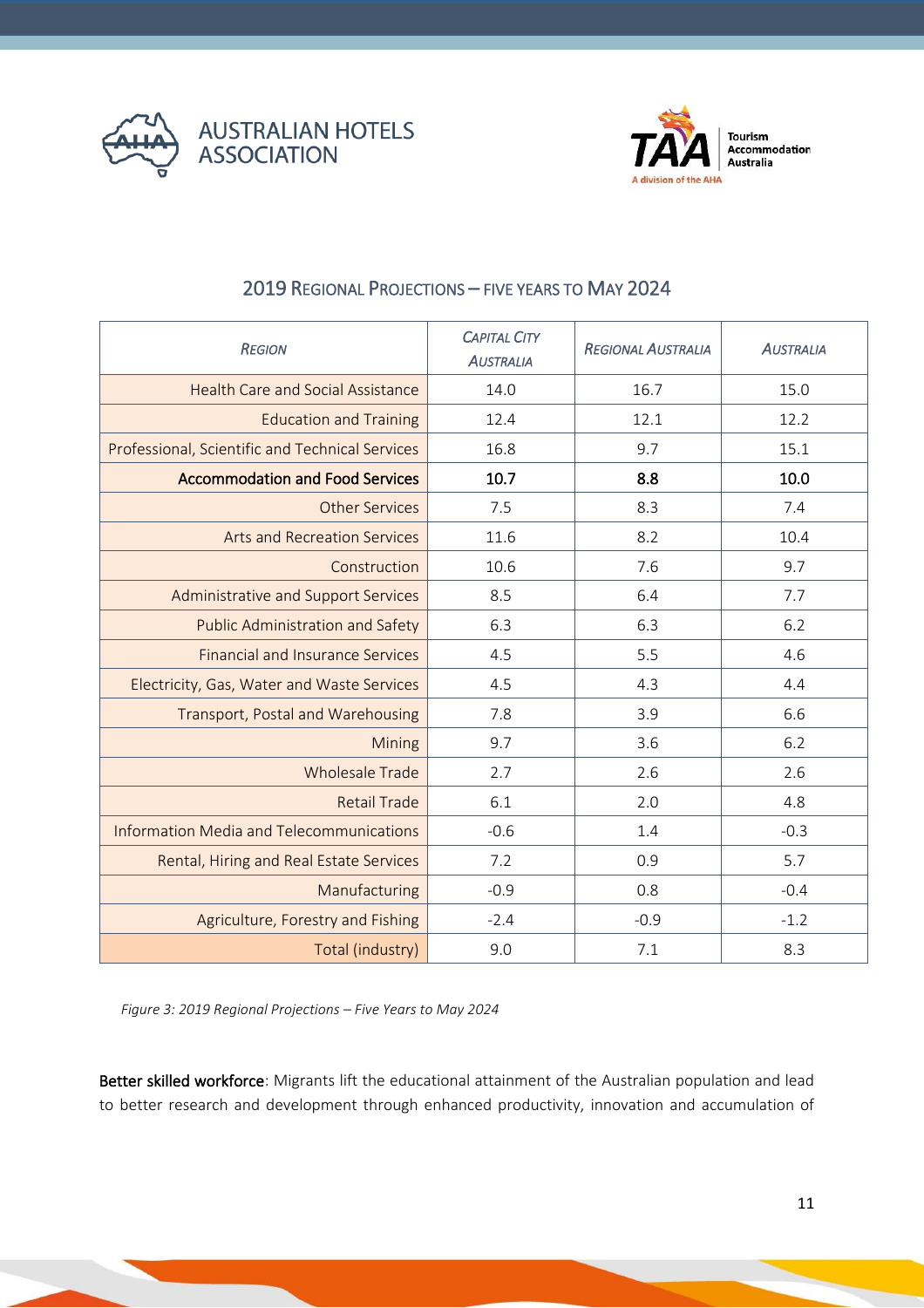



human capital8. Skilled migrants are a resource in training as they transfer their highly valuable skills to the local workforce as well as fill skills gaps. With permanent migration curtailed, many businesses are finding it increasingly difficult to recruit the skilled workforce they need, in the location and time that they need it. Businesses report that access to skills and labour is one of their most pressing concerns9. It is therefore more likely that skilled migrants keep Australian businesses alive by promoting stability and train up the local workforce rather than take local jobs away.

Diversity: Australia's Migration Program has contributed to Australia becoming one of the culturally and linguistically diverse populations in the world. This widespread cultural diversity has strongly influenced the Australian business landscape in a positive manner, notably the education and tourism sectors. Cultural diversity in the business setting fosters the development of global linkages, opening up new markets for Australian businesses. These businesses have also benefitted from diversity in their workforce as it encourages critical and alternative thinking stemming from contrasting experiences and cultural contexts, often leading to innovation. Further restricting Australia's migration program will further hinder Australia's global competitiveness.

### **RECOMMENDATION**

o Increase the cap for skilled migration within the permanent migration program.

# <span id="page-11-0"></span>CASE FOR INCREASING EMPLOYER SPONSORED MIGRATION

It is recommended that within the cap, the percentage of skilled migrants, particularly employer sponsored migrants, should be further strengthened. In the 2019-20 Permanent Migration Program, only 95,843 places were delivered in the skills stream out of which the employer sponsored category only had an outcome of 29,261 places. Employer sponsored migrants have consistently delivered positive labour market outcomes. This can largely be attributed to having a proven skill set, employment available upon arrival and a relationship with an individual connected to the community. Despite employer sponsored migrants possessing the most positive labour market outcomes, the proportion of employer sponsored migrants has fallen.

The 2017 changes to the Migration Program have left businesses to contend with the high costs of sponsoring skilled migrants whilst simultaneously dealing with skills shortages in the local economy. As

<sup>8</sup> Productivity Commission 2016, [Migrant Intake into Australia, Overview and Recommendations,](https://www.pc.gov.au/inquiries/completed/migrant-intake/report/migrant-intake-report-overview.pdf) p. 3

<sup>&</sup>lt;sup>9</sup> The Australian Industry Group 2018, [Skill Shortages Research Note](http://cdn.aigroup.com.au/Reports/2018/Skill_Shortages_Research_Note_April_2018_WD.pdf)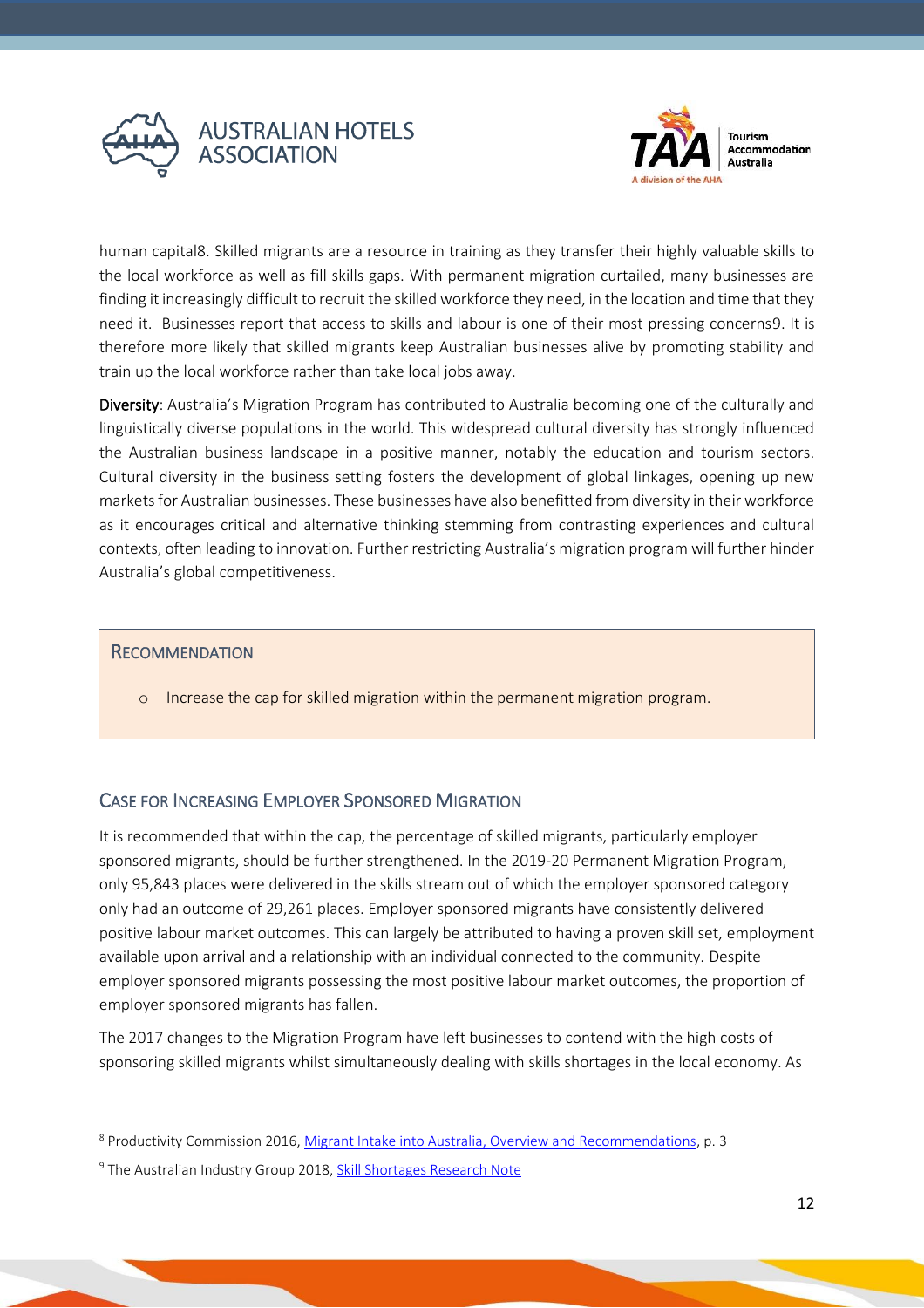



previously mentioned, additional permanent migrants make up a miniscule sub section of the total skilled workforce, therefore, it is recommended that all skilled occupations should, once again, be available for sponsorship under the Employer Nominated Scheme (ENS). However, it is recognised that for some occupations, there may be a risk that ENS migrants could make up a higher proportion of the workforce in that occupation. In this scenario, a cap of say 4 percent of the workforce in those occupations could be considered. Importantly, any issues that may exist in a narrow band of occupations do not warrant removal of occupations from the list entirely as this severely reduces the accessibility and responsiveness of ENS.

We recognise that in 2021/22 there will still be international travel limitations, at least in the first half of the year, that will continue to impact on how many migrants can enter Australia from off-shore. However, the planning levels within the overall cap should reflect what is the ideal position rather than make assumptions in advance of knowing what is possible.

#### **RECOMMENDATION**

o Increasing the proportion of Employer Sponsored Migrants within the Skilled category.

# <span id="page-12-0"></span>ROLE FOR LABOUR AGREEMENTS

The Department of Home Affairs has encouraged industries and businesses to negotiate labour agreements. There is a clear role for labour agreements in the permanent skilled migration program to accommodate the needs of specific industries and enterprises where the need for skilled labour can be defined beyond the broader migration system in terms of occupation, salary and language level. AHA & TAA supports the continued use of labour agreements, however in agreement with ACCI we strongly advocate for the process to be more streamlined.

The regulatory burden of labour agreements should be particularly considered in relation to infrequent users of small numbers. Often with streamlining, there is a great deal of emphasis on reliable, large, frequent users. However, equally there is minimal integrity concern around a business that seeks to add, on average, one or two migrants per annum for the course of the agreement. A "labour-lite" agreement option should be considered for small businesses that have seen their occupation eligibility disappear or who need solutions to often niche concerns.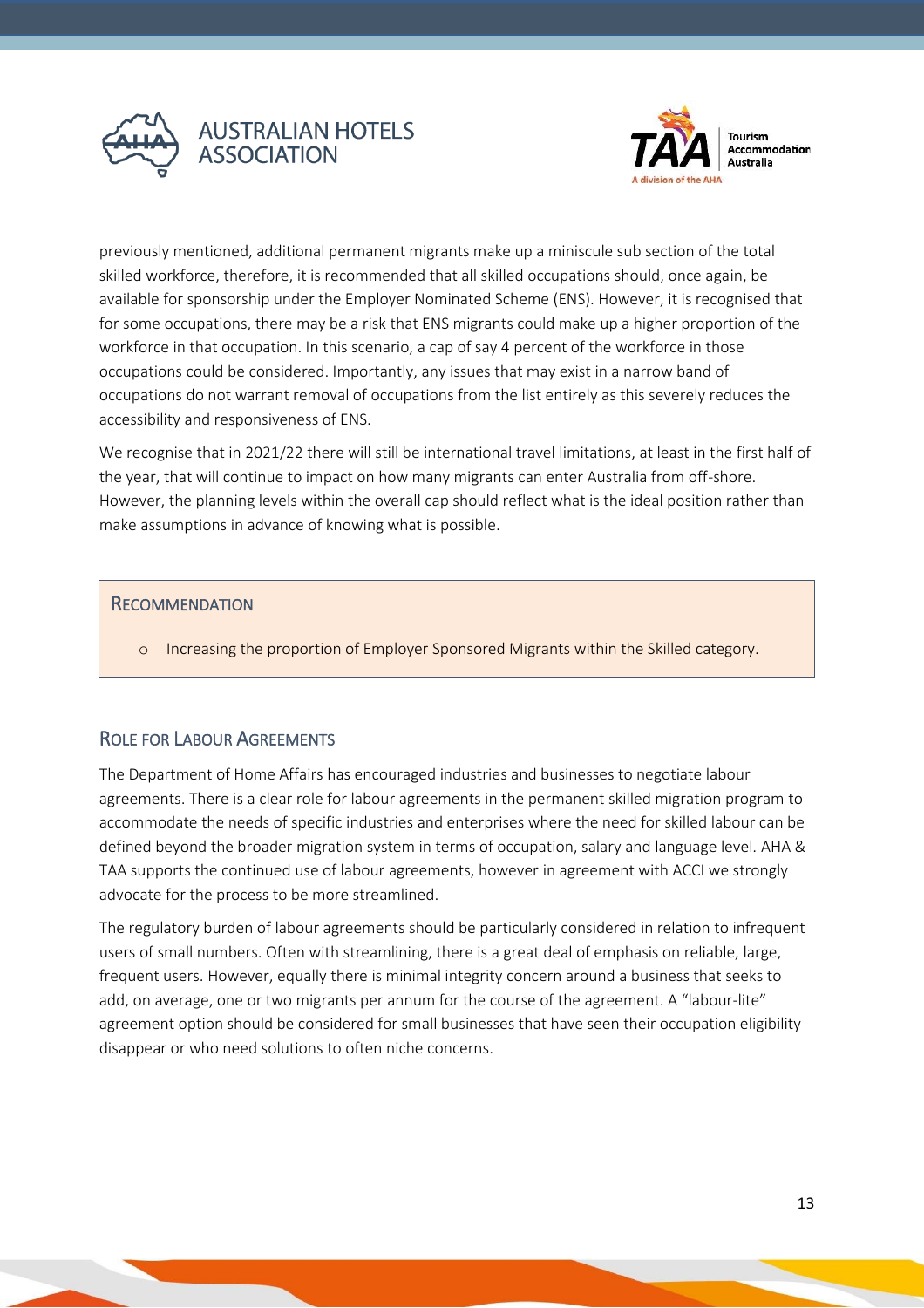



## **RECOMMENDATION**

o A "labour-lite" agreement option for small business

# <span id="page-13-0"></span>ANZCO REVIEW

One of the pillars of labour market statistical infrastructure is the Australian and New Zealand Standard Classification of Occupations (ANZSCO). This infrastructure underpins a wide range of labour market data, including information from the Census, and is used for job outlook information and to regulate which occupations are eligible for migration programmes.

For all occupations experiencing technological progress, the nature of work and job roles are constantly evolving. ANZSCO not only identifies new jobs, but it also appraises the duties within their job and assigns an appropriate skill level. Despite significant changes to both the economy and employment market, including new jobs driven by technological changes as well as developments to the level of skills needed in certain jobs, ANZSCO has only been reviewed and revised twice since its introduction in 2006. A major review of ANZSCO is long overdue. However, the Australian Bureau of Statistics (ABS), custodians of the statistical product have claimed for several years that they were unable to commence a review due to labour and resources constraints and competing priorities. Regular review of major statistical infrastructure such as the ANZSCO needs to be built into the normal operating budget of the ABS. Further, the ABS has not even committed to a review in the future, only that it will be considered post the 2021 Census process. Concern over the current state of ANZSCO is shared across many stakeholders and industry associations.

An out of date ANZSCO denies fair access to important migration programs and unreasonably complicates the regulation of the program due to the need for work-around style caveats in order that needs are best met. Although the 2021-22 Migration Program will not reap the benefits of a major ANZSCO review, it is recommended that it is undertaken immediately to ensure future migration programs are responsive to the needs of the labour market.

#### **RECOMMENDATION**

o An immediate review of the ANZSCO by the Australian Bureau of Statistics.